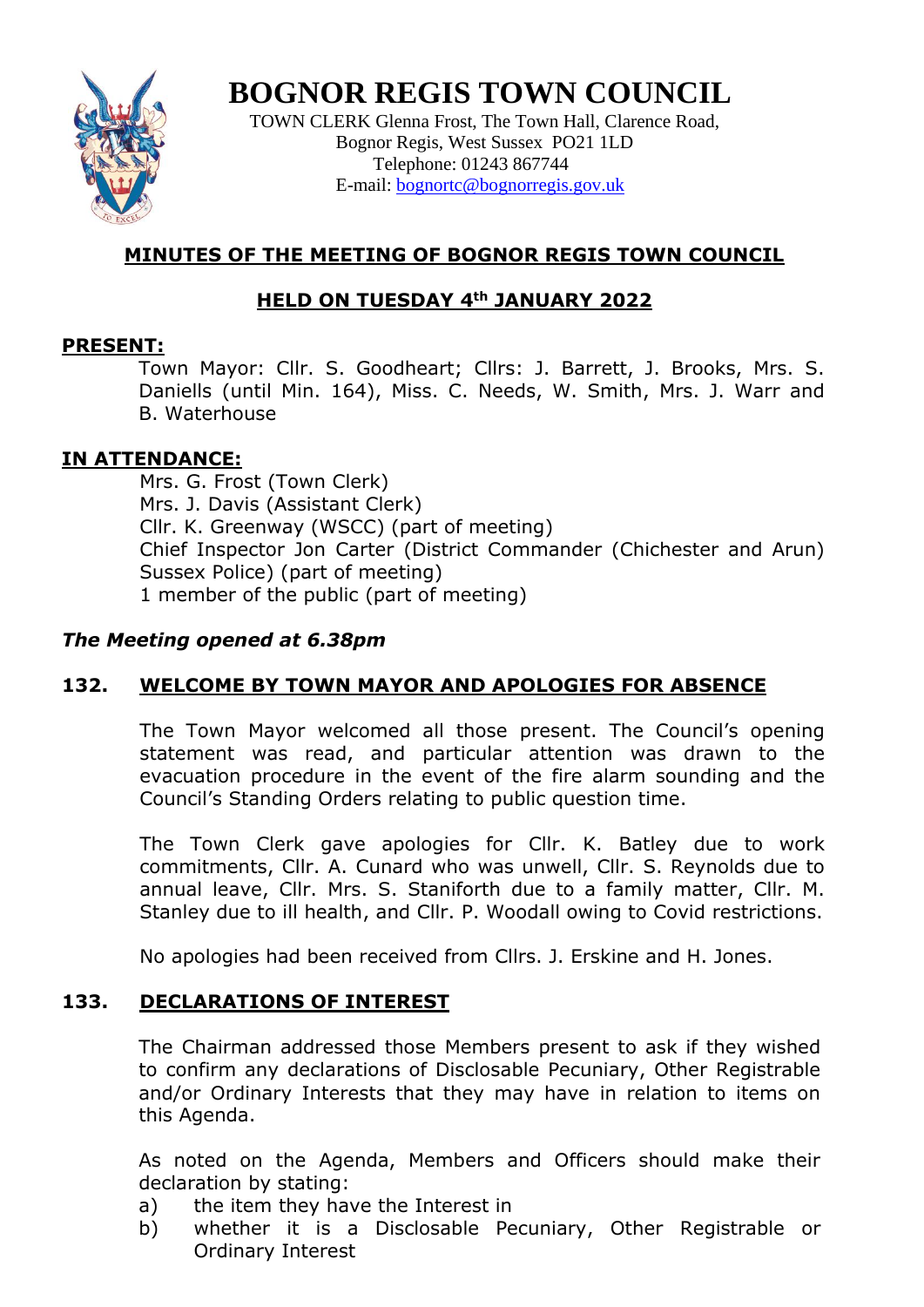- c) the nature of the Interest
- d) if it is an Ordinary Interest whether they intend to temporarily leave the meeting for the discussion and vote
- e) if it is a Disclosable Pecuniary or Other Registrable Interest, and therefore must temporarily leave the meeting for the discussion and vote, whether they will be exercising their right to speak on this matter under Public Question Time.

They then need to re-declare their Interest and the nature of the Interest at the commencement of the item or when the Interest becomes apparent. They should request that it be recorded in the Minutes that they will leave the meeting and will neither take part in discussion, nor vote on the item.

As per the Agenda, it is each Member's own responsibility to notify the Monitoring Officer of all Disclosable Pecuniary, Other Registrable or Ordinary Interests notifiable under the Council's Code of Conduct, not already recorded on their Register of Interests Form, within 28 days.

The Chairman reminded Members to declare their Interests as any arise or again at the relative point in the meeting if they have already.

*Cllr. Mrs. Daniells declared a Disclosable Pecuniary Interest in Agenda item 28, as an employee of the Picturedrome Cinema, and stated that she would not take part in the discussion and would leave the Meeting when this item was discussed*

#### **134. TO ADJOURN THE MEETING AND WELCOME A REPRESENTATIVE FROM SUSSEX POLICE TO PROVIDE A REPORT ON LOCAL POLICING (IF AVAILABLE)**

#### *The Meeting was adjourned from 6.42pm until 7.21pm for this item*

The Town Mayor welcomed Chief Inspector Jon Carter, District Commander (Chichester and Arun) for Sussex Police, to the meeting.

CI Carter spoke about ongoing issues at Bognor Regis Railway Station, including anti-social behaviour and street drinking. Unfortunately, these issues are evident in many towns and particularly centred around transport hubs. Nonetheless, CI Carter acknowledged the detrimental impact that such behaviour was having on the first impressions of people arriving in the Town, by train, and the knock-on effect this could have on the local economy.

He stated that the Police would never solve such problems without working with other agencies, and that understanding what drives these issues was also necessary. CI Carter went on to explain the difference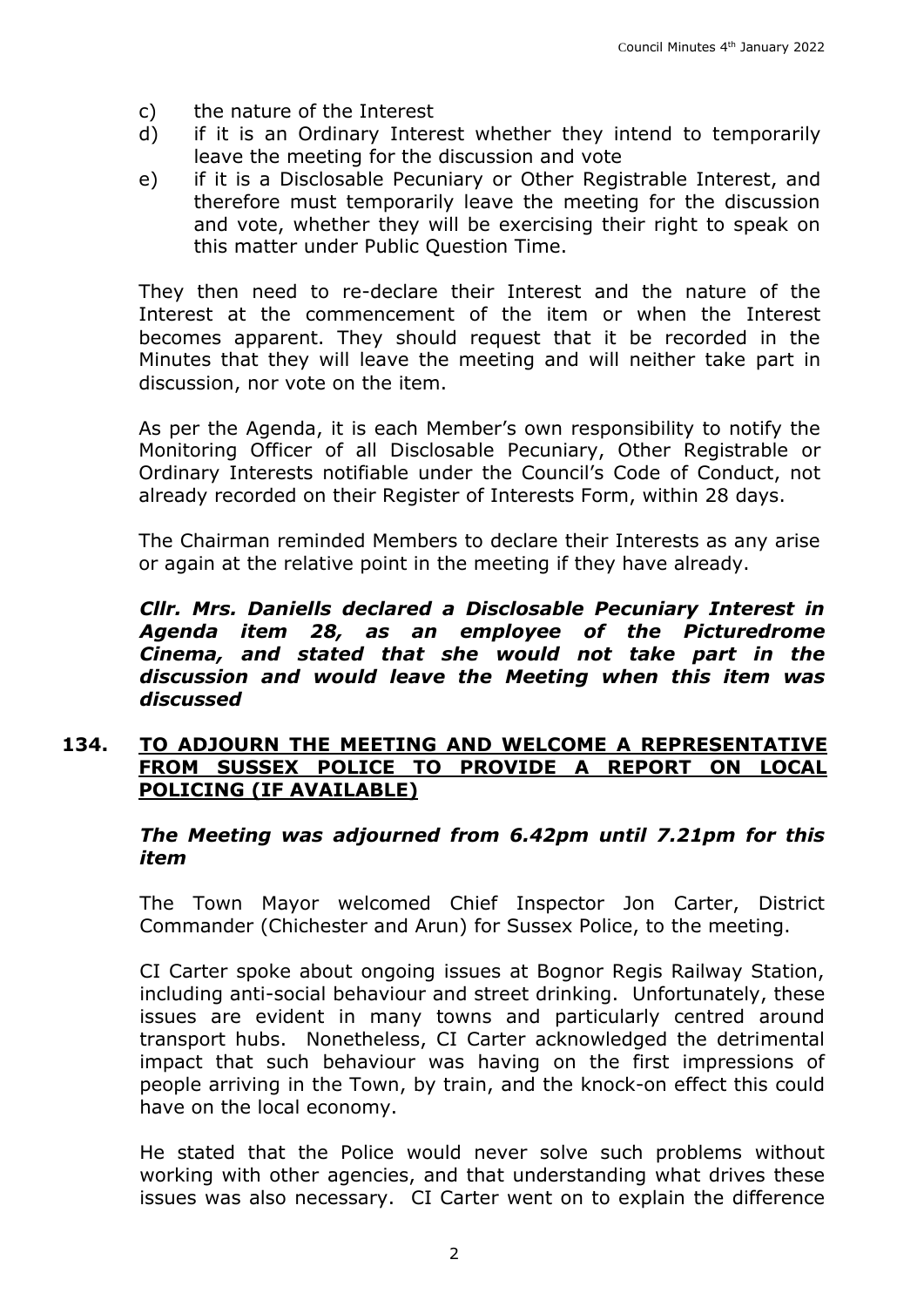between Sussex Police and British Transport Police, and who has authority in certain locations of the Railway Station area.

Graffiti has been occurring more frequently in the Town Centre and, whilst those suspected are being dealt with, the Police are also working with building owners in trying to find ways to make graffiti sites less accessible, and with retailers selling spray paints, reminding them of their obligations in selling age-restricted goods.

Unfortunately, CI Carter reported that there is a specific group of youths in the Town whose violent behaviour is extreme. Sussex Police are dealing with this, under 'Operation Space', and confirmed that court cases are ongoing.

A Member spoke of their concerns with cars driving at high-speed in residential areas, particularly during the evening on weekends, and was worried about the potential this had for accidents. CI Carter responded by saying that the Road Policing Team are aware of the issue, regularly keeping a look out for such driving, with 3-4 vehicles being seized each day, as a result.

CI Carter was asked whether there was anything that Parish Councils could do to improve community safety, such as better street lighting. In response, CI Carter said that relations between Sussex Police and the District Council were good but that they didn't involve Parish Councils enough. Owing to Covid, access to free youth provision had diminished and CI Carter suggested that, as a collective Council, youth provision was something that could be worked on.

# **135. TO APPROVE THE MINUTES OF THE COUNCIL MEETING HELD ON 1st NOVEMBER AND THE EXTRAORDINARY MEETING OF 21st DECEMBER 2021**

The Minutes of the Council Meeting held on  $1<sup>st</sup>$  November and the Extraordinary Meeting of 21st December 2021 were **APPROVED** by the Council as a correct record and were signed by the Chairman.

# **136. REPORTS FROM WSCC COUNTY AND ADC DISTRICT COUNCILLORS (IF AVAILABLE)**

The Town Clerk gave a verbal update from Cllr. Patel which included the Health & Safety of children's toys, received as Christmas gifts.

Cllr. Greenway (WSCC County Councillor for Bersted), seated in the Public Gallery, reported changes to Community Traffic Regulation Orders whereby Parish Council approval will be required. WSCC have begun working with stakeholders, in relation to The Phoenix Centre in Westloats Lane, Bognor Regis, with a decision expected in April.

There were no reports from ADC Councillors.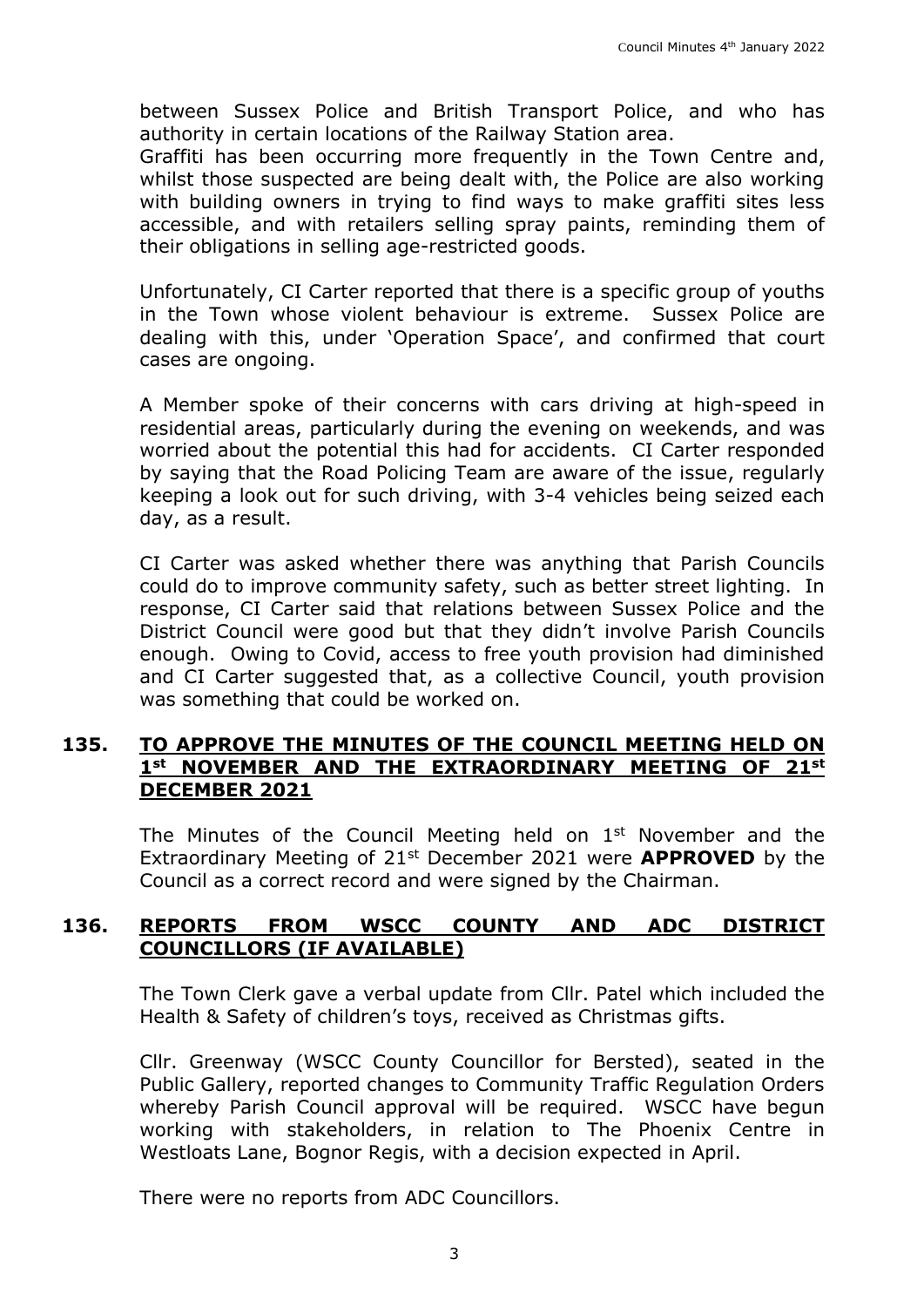# **137. WRITTEN QUESTIONS FROM COUNCILLORS**

There were no written questions received from Councillors.

# **138. ADJOURNMENT FOR PUBLIC QUESTION TIME AND STATEMENTS**

There were no questions from members of the public.

## **139. TO CONSIDER ANY WRITTEN DISPENSATION REQUESTS RECEIVED FROM TOWN COUNCILLORS**

There were no written dispensation requests received from Town Councillors.

# **140. TO RECEIVE AND CONSIDER REPORTS, MINUTES AND RECOMMENDATIONS OF COMMITTEES (OTHER THAN ANY SPECIFIC ITEMS ON THIS AGENDA)**

# **141. Policy and Resources Committee Extraordinary Meeting of 8th November and the Meeting of 29th November 2021**

In the absence if the Chairman of the Committee, Cllr. Stanley, and the Vice-Chairman, Cllr. Erskine, Members **AGREED** to take the Minutes as read.

## **141.1 Min. 80 of the 8th November 2021, and Min. 100 of the 29th November 2021** - **Recommendation that any unspent monies from the Grant Aid 2022 Budget is returned to General Reserves at the end of the financial year**

Members unanimously **RESOLVED** that any unspent monies from the Grant Aid 2022 Budget is returned to General Reserves at the end of the financial year.

#### **142. Community Engagement and Environment Committee Meeting of 6th December 2021**

142.1 The Chairman of the Committee, Cllr. Smith, reported.

# **142.2 Min. 60 - Consideration of any response to the West Sussex Fire & Rescue Service public consultation around proposals for their Community Risk Management Plan (CRMP) 2022**

Following the presentation on the proposals from Nick Horner (West Sussex Fire & Rescue Service), to Members prior to the meeting, it was **AGREED** that Members would email their individual responses, to the WSFRS public consultation, to the Town Clerk. A global response would then be submitted to the Fire Service based upon the majority response to each of the proposals, with individual comments included.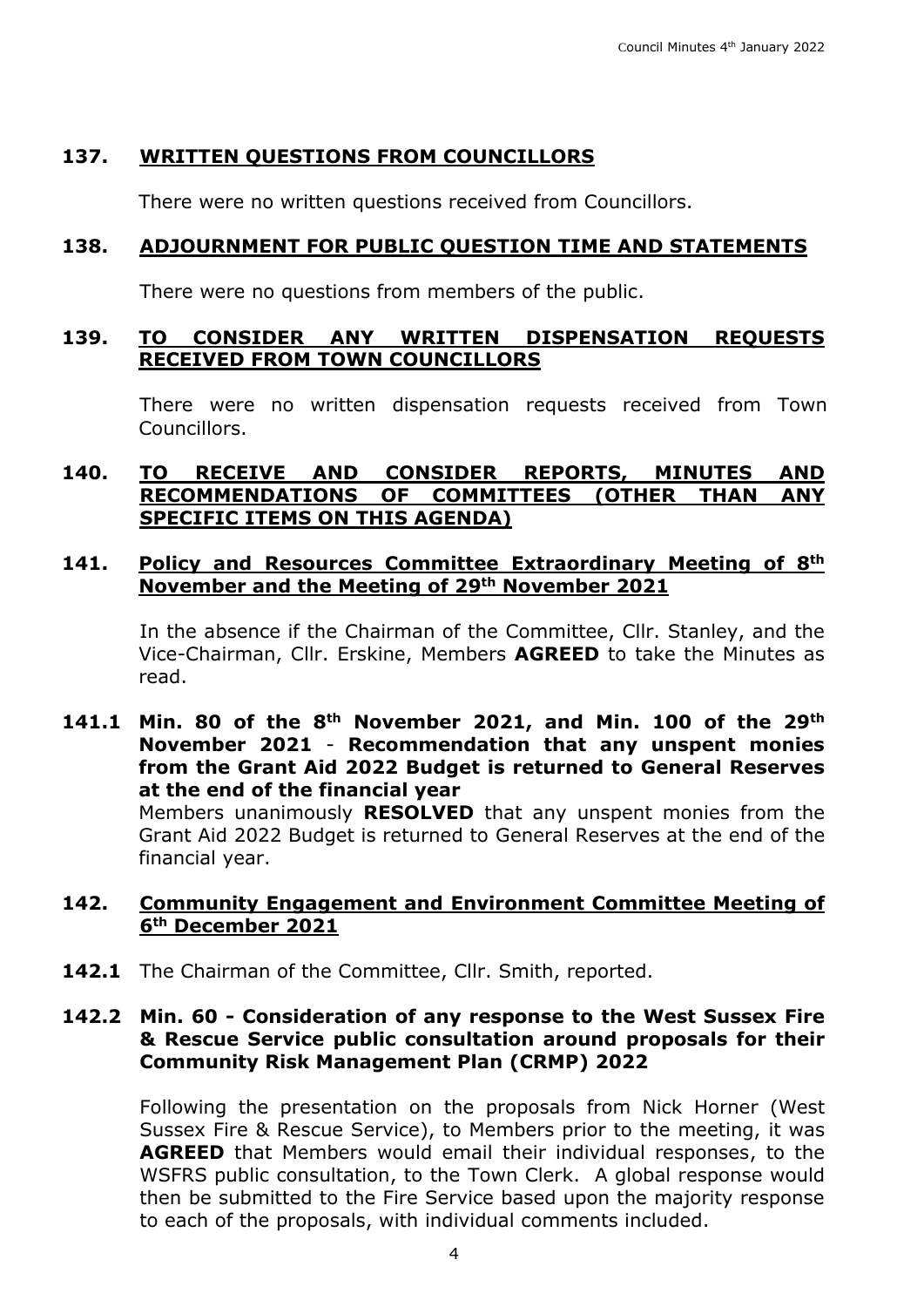# **143. Planning and Licensing Committee Meetings of 2nd and 23rd November and 7th December 2021**

143.1 The Chairman of the Committee, Cllr. Mrs. Warr, reported. There were no recommendations to Council.

#### **144. Events, Promotion and Leisure Committee Meeting of 15th November 2021**

**144.1** In the absence of the Chairman of the Committee, Cllr. Batley, the Vice-Chairman, Cllr. Brooks reported. There were no recommendations to Council.

# **145. TO RECEIVE AND CONSIDER MINUTES AND RECOMMENDATIONS OF POLICY AND RESOURCES COMMITTEE MEETING OF 22nd NOVEMBER 2021 - TO CONSIDER THE BOGNOR REGIS TOWN COUNCIL BUDGET FOR 2022/23**

The Town Clerk's report, recommendation from the Policy and Resources Committee and Budget Summaries were **NOTED**.

Members unanimously **RESOLVED** to **APPROVE** formal adoption of the Income and Expenditure Budget for 2022/23.

# **146. TO DECIDE THE AMOUNT FOR THE PRECEPT TO BE ISSUED FOR 2022/23**

The Town Clerk's report was **NOTED**.

Members unanimously **RESOLVED** to **APPROVE** the Precept amount for 2022/23 of £969,817 funded by a Band D property charge of £132.22 per annum, an increase of 2.7% or £3.47 per annum compared to the charge for the 2021/22 year.

# **147. TO FORMALLY RECEIVE THE MINUTES, REPORTS AND RECOMMENDATIONS OF THE COMMITTEES, AND REFER ANY SUGGESTED AMENDMENTS DECIDED UPON DURING THE MEETING BACK TO THE RELEVANT COMMITTEE, AND RATIFY ANY COMMITTEE ACTIONS AS MAY BE NECESSARY**

The Council **RESOLVED** to 'formally receive the reports, Minutes and recommendations of the Committee, and refer any suggested amendments decided upon at this meeting back to the relevant Committee'.

## **148. TO NOTE THE LIST OF PAYMENTS AND TRANSFERS MADE IN OCTOBER AND NOVEMBER AND TO NOTE THE BALANCES, BANK RECONCILIATIONS, FINANCIAL REPORTS AND OUTTURN AND APPROVAL OF THE CONTENTS AND THEIR PUBLICATION (DECEMBER NOT YET AVAILABLE)**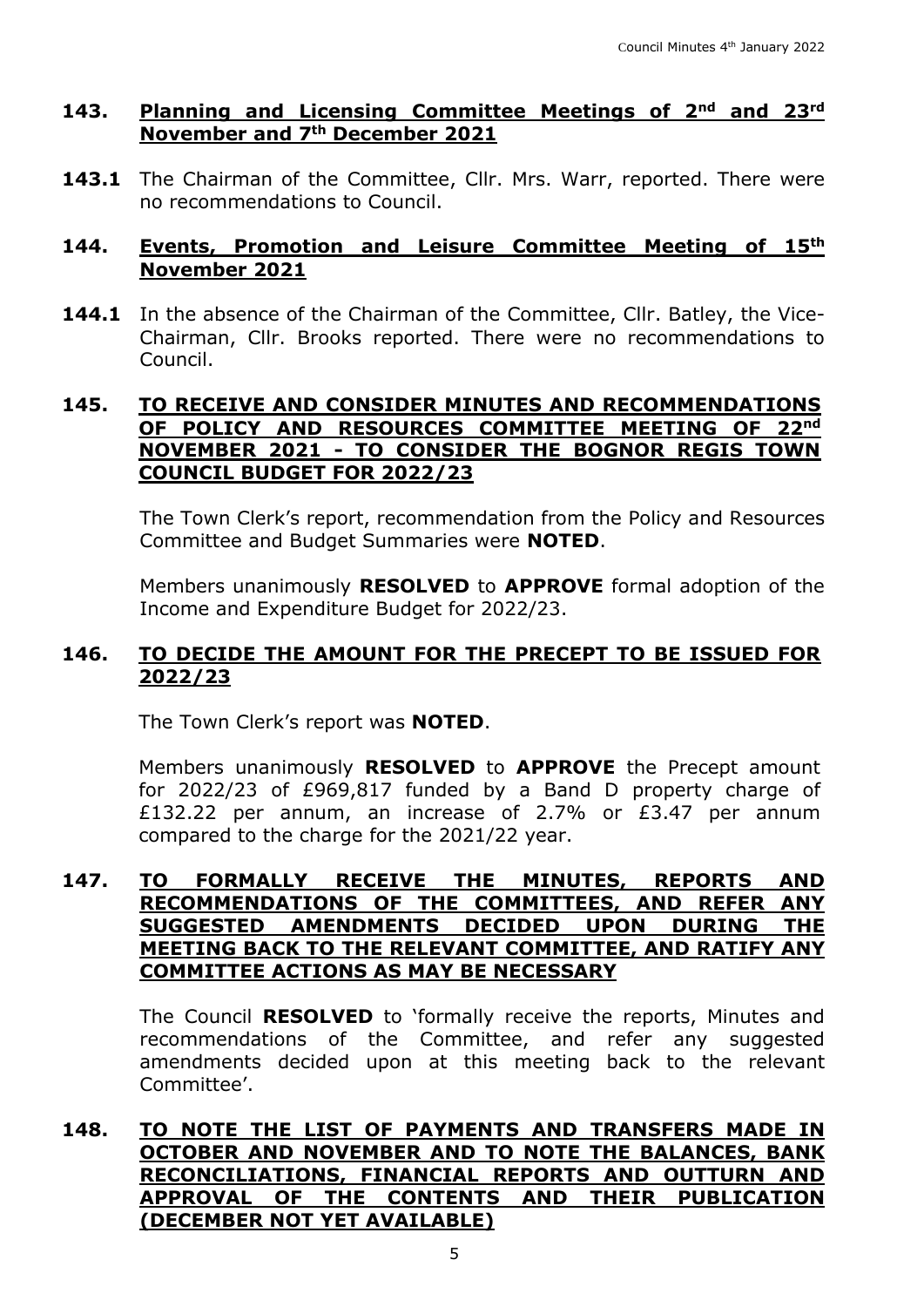The Council unanimously **RESOLVED** 'to note the payments and transfers made in October and November 2021 and to note the balances, bank reconciliations, financial reports and outturn and approval of the contents and their publication'.

# **149. BEDFORD STREET TOILETS REDESIGN AND REFURBISHMENT - TO CONSIDER PROPOSALS BY ADC INCLUDING SIGNIFICANT CHANGE TO THE PROVISION OF UNISEX CUBICLES**

The Town Clerk's report and relating Appendix was **NOTED**.

Whilst all Members were in agreement that the Beford Street toilets were in need of refurbishment, there was a difference of opinion as to the provision of unisex cubicles.

Some Members expressed concern about the safety of women where toilets are for unisex use. Whilst such facilities could work in areas such as airports, it was not felt that Bedford Street was a suitable location. Comment was also made about the perceived difference in hygiene levels between users of female, versus male, toilets and if the changes do proceed that assurances need to be given that regular monitoring will be undertaken.

It was not clear from the plans shown in the Appendix whether baby changing facilities were included in the refurbishment proposals. Similarly, there appeared to be no inclusion of a fully accessible Changing Places room, with generous space and equipment.

With a variety of opinions expressed, Members **AGREED** to summarise the comments made and submit a response to ADC, neither for or against, in relation to the proposals for the redesign and refurbishment of the Bedford Street toilets.

# **150. RESURRECTION OF ARUN DISTRICT ASSOCIATION OF LOCAL COUNCILS**

The Town Clerk's report and relating Appendix was **NOTED**.

A Member felt that the previous meeting format for the Arun District Association of Local Councils needing tweaking, as smaller Parish Council's concerns often differed from those of the Town Councils, such as Bognor Regis and Littlehampton.

Members **AGREED** to support the reformation of Arun District Association of Local Councils, with Cllrs. Mrs. Daniells and Goodheart further **AGREEING** to attend the meeting, as the Town Council appointed Representatives, to be held via Zoom at 7pm on Wednesday 19th January 2022.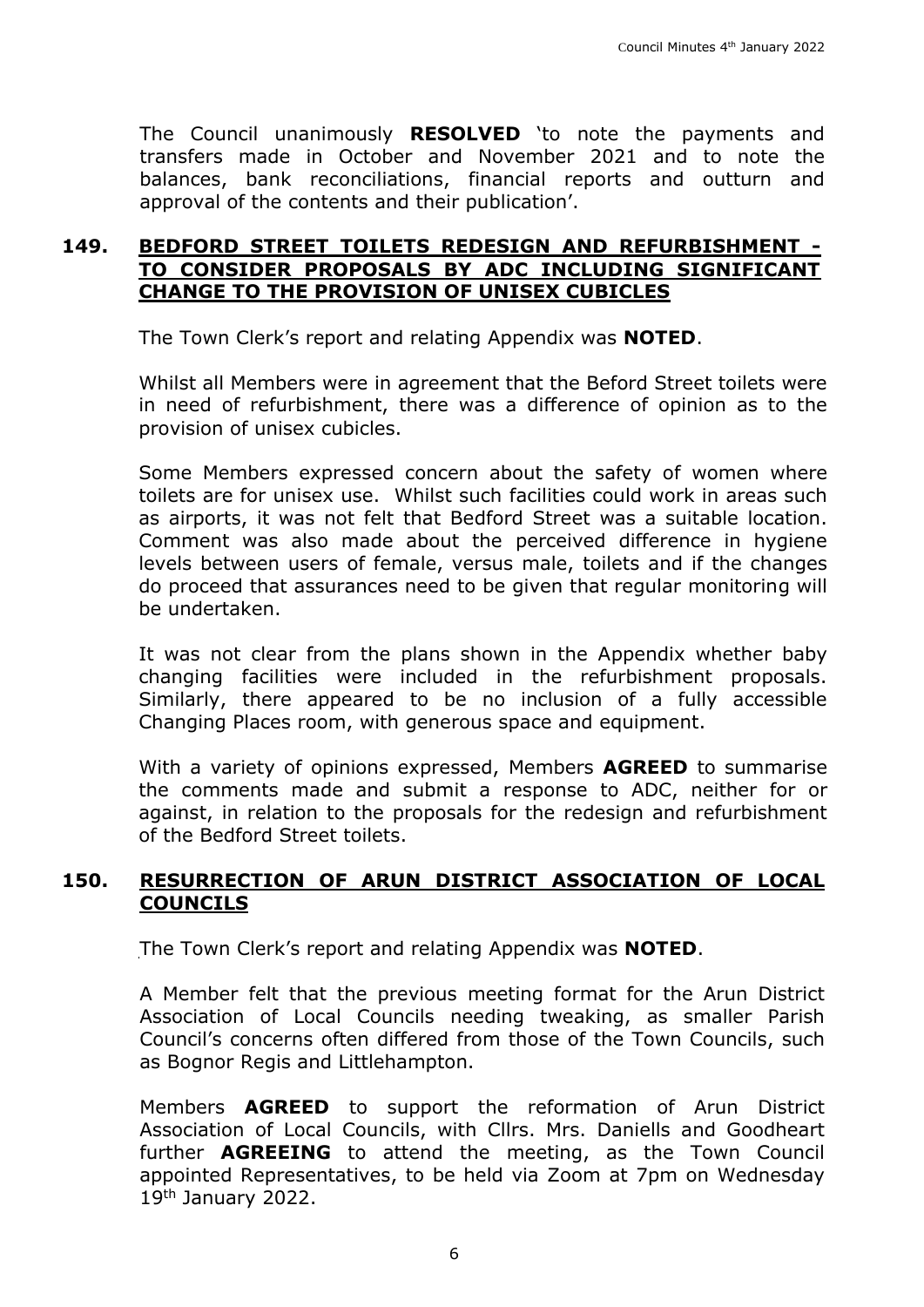## **151. PLANNING AND LICENSING COMMITTEE TO CONSIDER ANY FURTHER APPOINTMENTS TO FILL THE CURRENT VACANCY - REFERRED FROM LAST MEETING MIN. 109.3 REFERS**

The Town Clerk's report was **NOTED**.

Owing to the low attendance at the Council Meeting, the Town Clerk suggested that the item be deferred to the next Council Meeting, in March. This was **AGREED**.

# **152. DELEGATED DECISIONS INCLUDING:**

The Town Clerk's report and relating Appendix was **NOTED**.

#### **Planning and Licensing Committee**

Unfortunately, the Planning and Licensing Committee Meeting, scheduled to be held on  $21<sup>st</sup>$  December, was cancelled.

Members of the Planning and Licensing Committee instead canvassed for their opinion in relation to Planning Applications on the Lists dated 3rd and 10<sup>th</sup> December 2021. Corresponding comments were submitted to Arun District Council by the Town Clerk under their Delegated Authority.

The decisions taken under Delegated Authority will therefore be ratified at the next Planning and Licensing Committee Meeting to be held on 11<sup>th</sup> January 2022.

## **153. TO NOTE CHANGES TO POLITICAL PARTIES INCLUDING: FORMATION OF THE BOGNOR REGIS INDEPENDENTS GROUP; LEADERSHIP OF LIBERAL DEMOCRATS GROUP**

Members **NOTED** the Town Clerk's report.

The Town Clerk gave a verbal update that, following a conversation earlier in the day, Cllr. Mrs. Warr had confirmed that she was happy to take on the leadership of the Liberal Democrats Group for the interim. Cllr. Mrs. Warr thanked Cllr. Stanley for the work he had done in the past, as the Group Leader.

The Town Clerk gave a further update and informed Members that Cllr. Stanley had also recently advised that he would be stepping down as a Member and as Chairman of the Policy and Resources Committee. Subsequently, the appointment to the vacant Liberal Democrats place, on the Policy and Resources Committee, and the appointment of a Chairman will be placed on the Agenda at the Council Meeting to be held in March.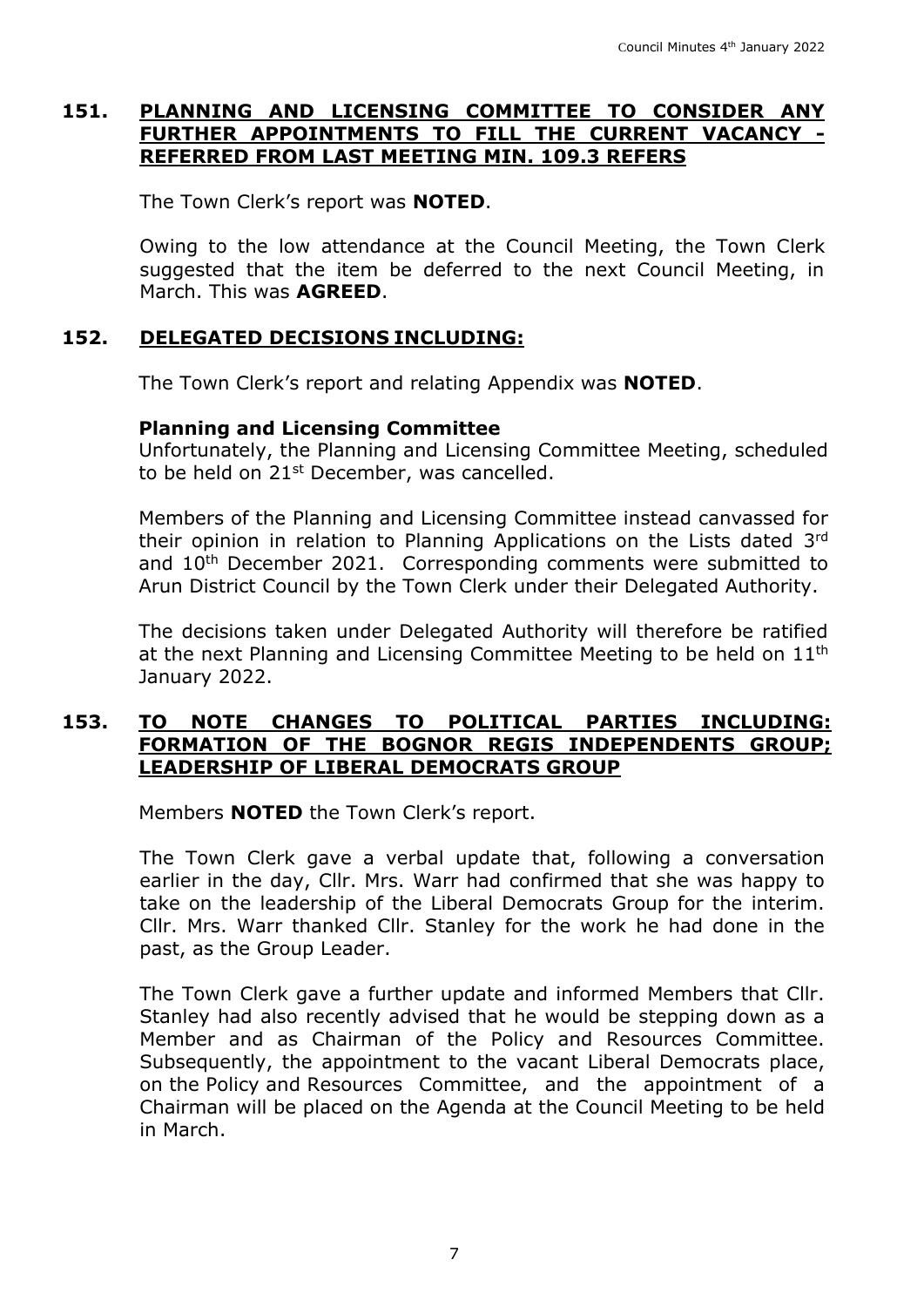## **154. TO CONSIDER EXTENDED APPROVAL OF ABSENCE FROM MEETINGS FOR CLLR. MISS. C. NEEDS DUE TO COVID-19 IMPLICATIONS (IF REQUIRED) - MIN. 82 REFERS**

With Cllr. Miss. Needs present at the meeting, it was not necessary for Members to consider an extended approval of absence.

However, Cllr. Miss. Needs took the opportunity to speak and thanked fellow Councillors for their support throughout the pandemic. She stated that the Care Sector had been hit with some of the hardest restrictions and that this had made it extremely difficult for her to carry out her role as a Councillor. Cllr. Miss. Needs went on to thank the Officers at the Town Council, for their support with facilitating her return to meetings, and declared that she would not let disability restrict her any longer.

# **155. CONSIDERATION OF THE START TIME FOR PLANNING AND LICENSING COMMITTEE MEETINGS REVERTING TO A 6.30PM START - MIN. 103.2 REFERS**

The Town Clerk's report was **NOTED**.

Members unanimously **AGREED** that the start time for Planning and Licensing Committee Meetings should revert to a 6.30pm start.

# **156. TO APPOINT A REPRESENTATIVE TO OUTSIDE BODIES (GRANT AID)**

Members **NOTED** the Town Clerk's report.

Cllr. Mrs. Daniells nominated herself as the appointed Councillor Representative, to the Grant Aid recipient for the '2022 Jubilee Street Party on The Prom' event for the 2021/22/23 Municipal Year. This was seconded, and subsequently **AGREED** by Members.

# **157. UPDATE ON INVITATION TO SUSSEX POLICE & CRIME COMMISSIONER, MRS KATY BOURNE, TO EXTRAORDINARY TOWN COUNCIL MEETING - MIN. 115 REFERS**

The Town Clerk's report was **NOTED**, and Members **AGREED** to a start time of 6.00pm for the Extraordinary Town Council Meeting to be held with the Sussex Police & Crime Commissioner on Tuesday 25<sup>th</sup> January 2022.

Members were reminded to send questions for Mrs. Katy Bourne to the Town Clerk at least a week in advance of the meeting.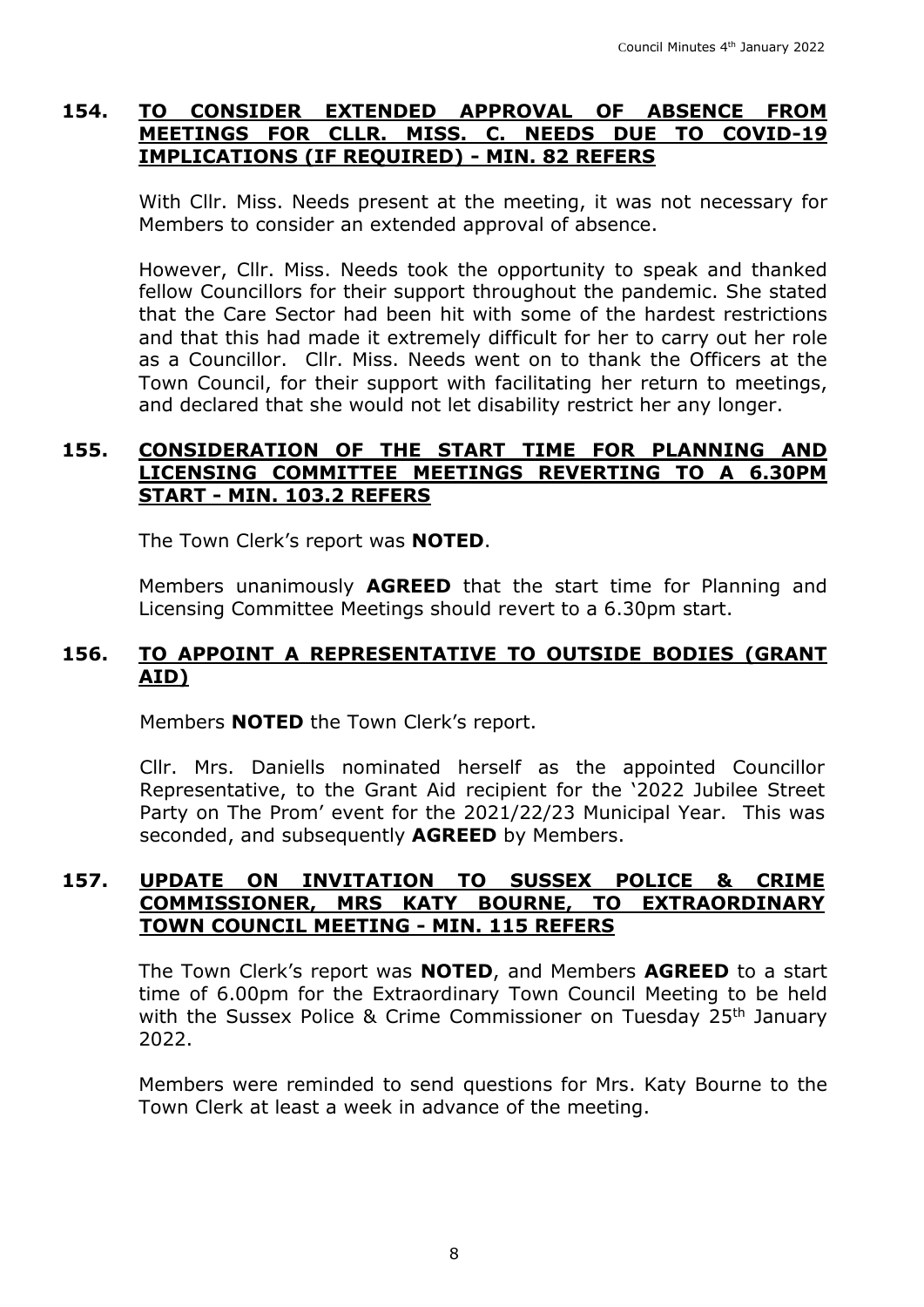#### **158**. **REGENERATION INCLUDING: TO NOTE THE PUBLICATION OF THE MINUTES OF THE BOGNOR REGIS REGENERATION BOARD MEETING HELD ON 6th OCTOBER 2021 PREVIOUSLY CIRCULATED TO COUNCILLORS**

The Town Clerk's report together with the Minutes of the Bognor Regis Regeneration Board Meeting held on 6th October 2021 were **NOTED** as being received.

# *Cllr. Smith left the Meeting*

The Town Mayor invited Rebecca White (Advisor to Bognor Regis Regeneration Board), who was present in the Public Gallery, to address Members.

# *Cllr. Smith returned to the Meeting*

Rebecca stated that the Regeneration Board were working all the time to strengthen partnerships and confirmed that she would always be available to attend Council Meetings. Whilst acknowledging that Cllr. Erskine is currently the Council Representative appointed to the Bognor Regis Regeneration Board, fellow Town Councillors are invited to attend and observe the Board's Meetings.

## **159. TOWN MAYOR'S REPORT AND DUTIES UNDERTAKEN**

The report on the Mayor's activities was **NOTED**.

# **160. TOWN CRIER'S REPORT AND DUTIES UNDERTAKEN**

The report on the Town Crier's activities was **NOTED**.

# **161. REPORTS FROM REPRESENTATIVES TO OTHER ORGANISATIONS**

Members **NOTED** that reports had been received from the following representatives to other organisations, and had been emailed to all Councillors.

- 161.1 Cllr. Goodheart Arun District Association of Local Councils (ADALC); Bognor Regis Heritage & Arts Partnership Board; BRTC/ADC Liaison Meetings; Bognor Regis Concert Band; WSALC Ltd; Stonepillow AGM.
- **161.2** Cllr. Mrs. Warr reported that she had not been invited to any meetings of which she is a representative.
- **161.3** Cllr. Woodall reported that he had not been invited to any meetings of which he is a representative.